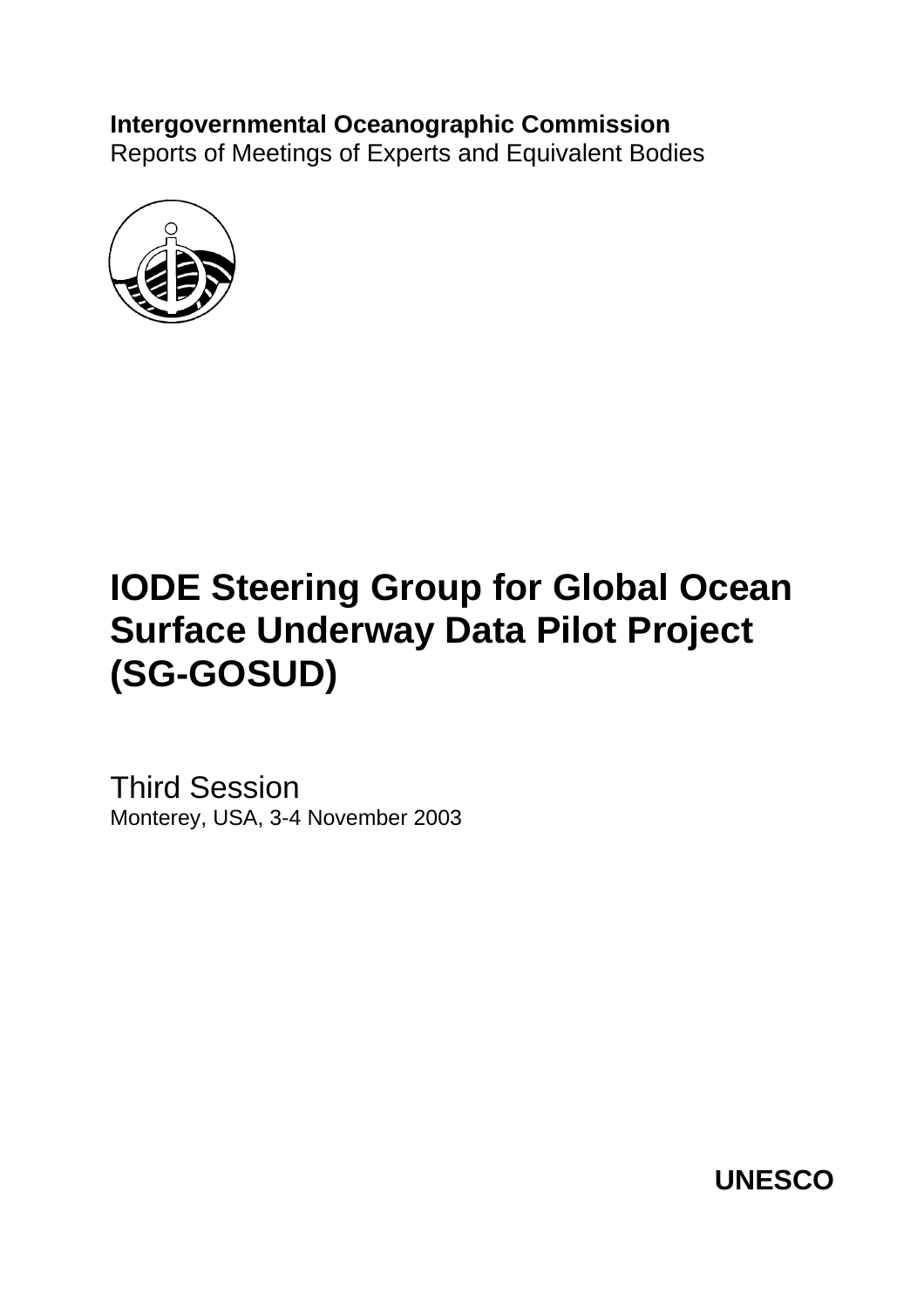IOC/IODE-SG-GOSUD-III Paris, 7 November 2003 English only

#### Abstract

The Third Session of the IODE Steering Group for Global Ocean Surface Underway Data (GOSUD) Pilot Project was held in Monterey, USA, from 3-4 November 2003. During this session the Steering Group reviewed the activities of the intersessional period and the accomplishments to date. The GOSUD Global Data Assembly Centre (GDAC) has been established at Coriolis, France, who will build the ftp structure to provide access to the underway data. It is also expected that http access will be developed. The Group also reviewed the tasks identified in the Project Plan and assigned leaders for the uncompleted tasks and established target dates. The project will seek to raise its profile within the scientific community during the next year.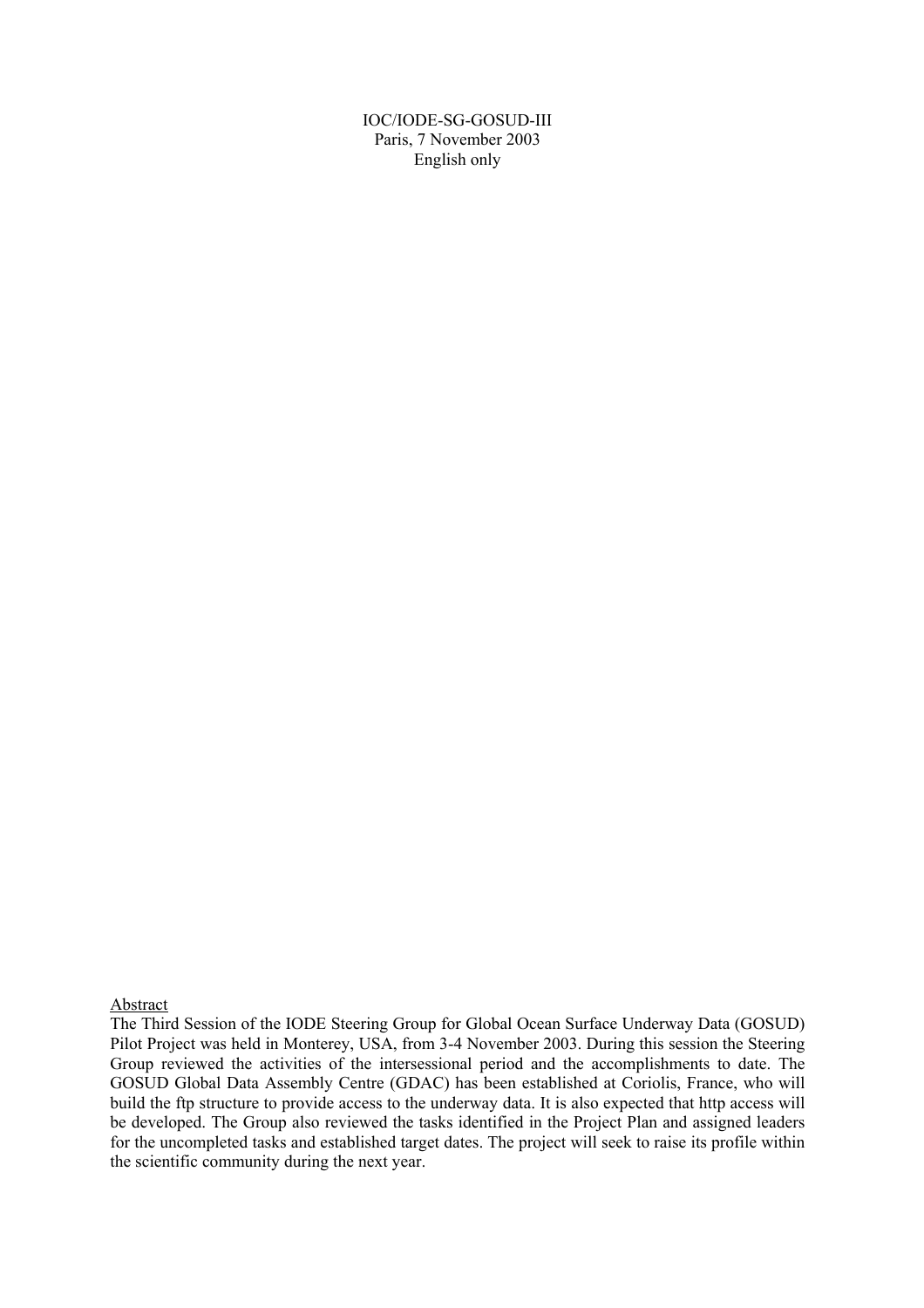#### **Table of Contents**

| Page |
|------|
|      |
|      |
|      |
|      |
|      |
|      |
|      |
|      |

#### **ANNEXES**

- $\overline{L}$ **AGENDA**
- $II.$ **LIST OF PARTICIPANTS**
- III. 2003-2004 TASK LIST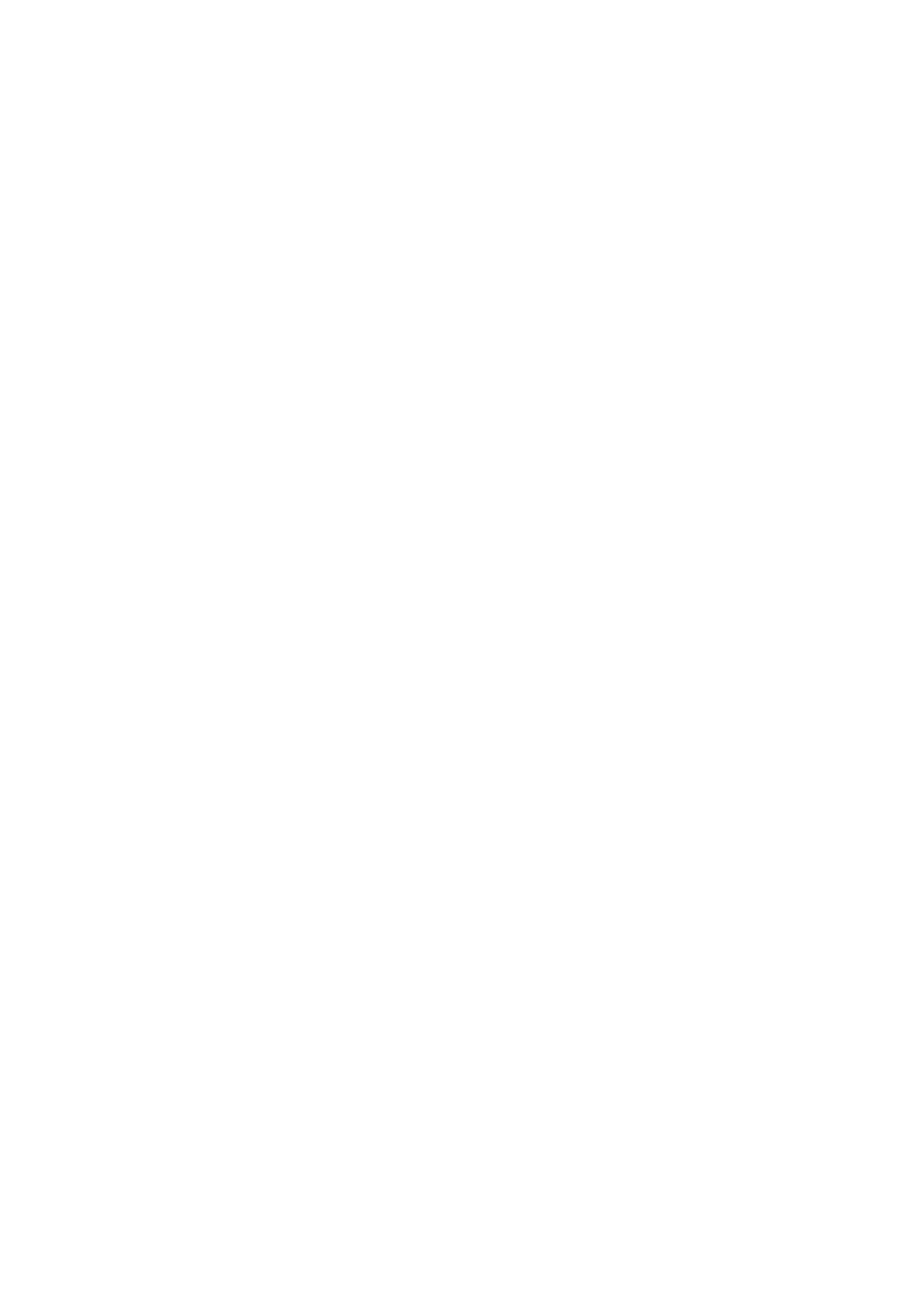#### **1. Introduction**

The Session was opened on Monday, 3 November 2003 at 0900 by Bob Keeley, co-chair of GOSUD, who welcomed the participants to the meeting. He outlined the aim of the meeting, which is to identify leaders for the various tasks included in the Project Plan. It is important to demonstrate concrete results so that the Project shows progress.

#### **2. Satellite Missions**

John Gunn provided an overview of the two ocean salinity satellite missions. The Aquarius/SAC-D is a joint USA-Argentina partnership involving NASA and CONAE (Argentina Space Agency). The mission objectives are (i) understanding the response of the ocean to the global water cycle and climate, (ii) monitoring land use, environmental changes, and natural hazards, and (iii) monitoring atmospheric parameters and studying characteristics of space debris. Aquarius/SAC-D will launch in Fall 2008 and will have a 6am/6pm sun synchronous orbit with a 9-day global repeat coverage and a 60-90 km footprint. The Soil Moisture Ocean Salinity (SMOS) is an ESA mission that will launch in mid 2007 and will have a 6am/6pm sun synchronous orbit with a 3-day global coverage and a 40-60 km footprint. Aquarius and SMOS will work together to produce the most accurate and highly resolved global surface salinity measurement possible. This will be achieved with (i) integrated science teams, (ii) merged datasets and cross-validation, (iii) coordinated and shared validation data, (iv) coordinated field campaigns, and (v) joint science workshops.

The *in-situ* surface validation measurements will make use of operational real-time data in partnership with NOAA and the ongoing international Global Ocean Observing System (GOOS) including Argo drifters, subtropical Atlantic drifters, NE Pacific drifters, the TAO, TRITON and PIRATA moorings, ship thermosalinographs, and others. A joint Aquarius/SAC-D/SMOS Science Meeting will be held from 19-23 April 2004 and hosted by NOAA/AOML, Miami. The theme of the meeting will be "Beginning the Implementation" and will focus on (i) coupling satellite and *in situ* salinity observing systems, (ii) validation and data requirements, (iii) links to CLIVAR, GOOS, GCOS, and (iv) links to other satellite measurements such as rain, SSH, winds, and SST. Science themes will include (i) water cycle, ocean circulation and climate links, (ii) soil moisture, and (iii) sea ice.

#### **3. Review of Activities**

Bob Keeley reported on the GOSUD Project Plan. The Plan was prepared and presented at the  $17<sup>th</sup>$ Session of IODE in March 2003. The IODE Committee endorsed the GOSUD Project Plan and invited Member States to actively participate in the project. The IODE has distributed a circular letter (IOC-CL 2083) inviting active participation in the project. The co-president of JCOMM informed the IODE Committee that JCOMM considers GOSUD as an important initiative that should be further supported. The project brochure was prepared and distributed at IODE-XVII.

Greg Reed made a presentation on the International Ocean Carbon Coordination Project (IOCCP). IOCCP is a joint pilot project of the IGBP-IHDP-WCRP Global Carbon Project and the SCOR – IOC Advisory Panel on Ocean  $CO<sub>2</sub>$ . The IOCCP was developed in response to scientific and societal interest in understanding and quantifying global reservoirs and fluxes of ocean carbon, with particular attention to its interactions with the terrestrial and atmospheric carbon cycles. IOCCP is working with national, regional and international programs and data centres to provide a global view of ocean carbon by developing a compilation and synthesis of ocean carbon activities and plans, working with international research programs to fully integrate carbon studies into planning activities, standardizing methods, quality control (QC) procedures, data formats, and use of certified reference materials, and supporting regional synthesis groups and creating regional databases. The IOCCP web site is at http://www.ioccp.org. The IOCCP is organizing a workshop on Ocean Surface pCO2, Data Integration and Database Development to be held in Tsukuba, Japan from 14-17 January 2004. The IOCCP has expressed interest in collaboration with GOSUD, chiefly in the areas of data formats and metadata systems. IOCCP would like to invite a member of GOSUD to attend the Tsukuba workshop.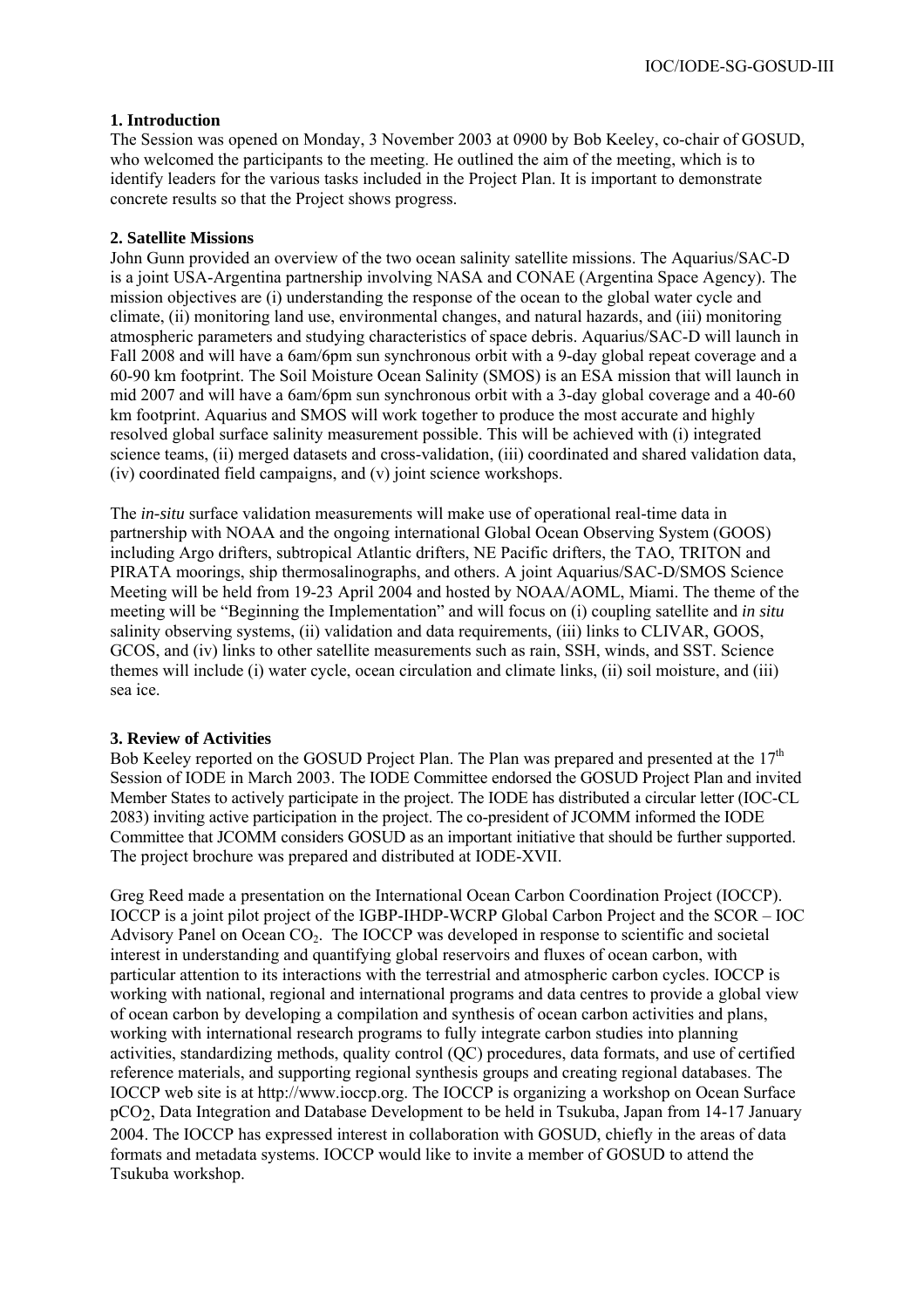IOC/IODE-SG-GOSUD-III Page 2

Steven Rutz discussed the new US NODC ocean data archive management system, in which over 20,000 data submissions are maintained. One component of this system, a public search and retrieval interface to the NODC archive is available at http://www.nodc.noaa.gov/Archive/Search. NOAA ship underway data from the last 5 years are in the archive and a subset of these data are in the NODC Shipboard Sensor Database (see http://www.nodc.noaa.gov/ssd). Also, the World Data Center for Oceanography, Silver Spring, which is operated by NODC, will contribute to GOSUD the 1.8 million historical surface observations that are in the World Ocean Database 2001.

#### **4. Accomplishments to date**

France. Thierry Delcroix discussed the French contribution to GOSUD via the *Observatoire de Recherche pour l'Environnement* (ORE-SSS). 13 merchant ships plus 6 research vessels collect TSG data in the tropical Pacific Ocean, North Atlantic Ocean, tropical Indian Ocean, Southern Ocean and tropical Atlantic Ocean. The merchant ship lines, as shown on the following figure, are IX10, IX1, IX31, IX30, PX51, PX5, PX4, PX31 (in collaboration with NOAA), PX12, PX17, AX1, AX20, AX15, AX11, with some routes dating back to 1969 Real-time data are gathered at LEGOS in Toulouse and made available via ftp, and delayed mode data in three DACs (IRD/Brest, IRD/Noumea, and LEGOS/Toulouse) and made available via http and/or on request (see http://www.obs-mip.fr/omp/umr5566/francais/obs/sss/index.htm). The aim is to have all SSS data centralized and made available at Coriolis in 2004.



Thierry Carval reported on TSG data collected from oceanographic vessels in 2002-2003. 240,000 temperature and salinity measurements were collected from 6 research vessel in real-time.



Coriolis TSG is collected from 5 research vessels. Data are distributed on the GTS, ftp distribution is under consideration for the end of 2003 and web access is expected for 2004. IFREMER recovers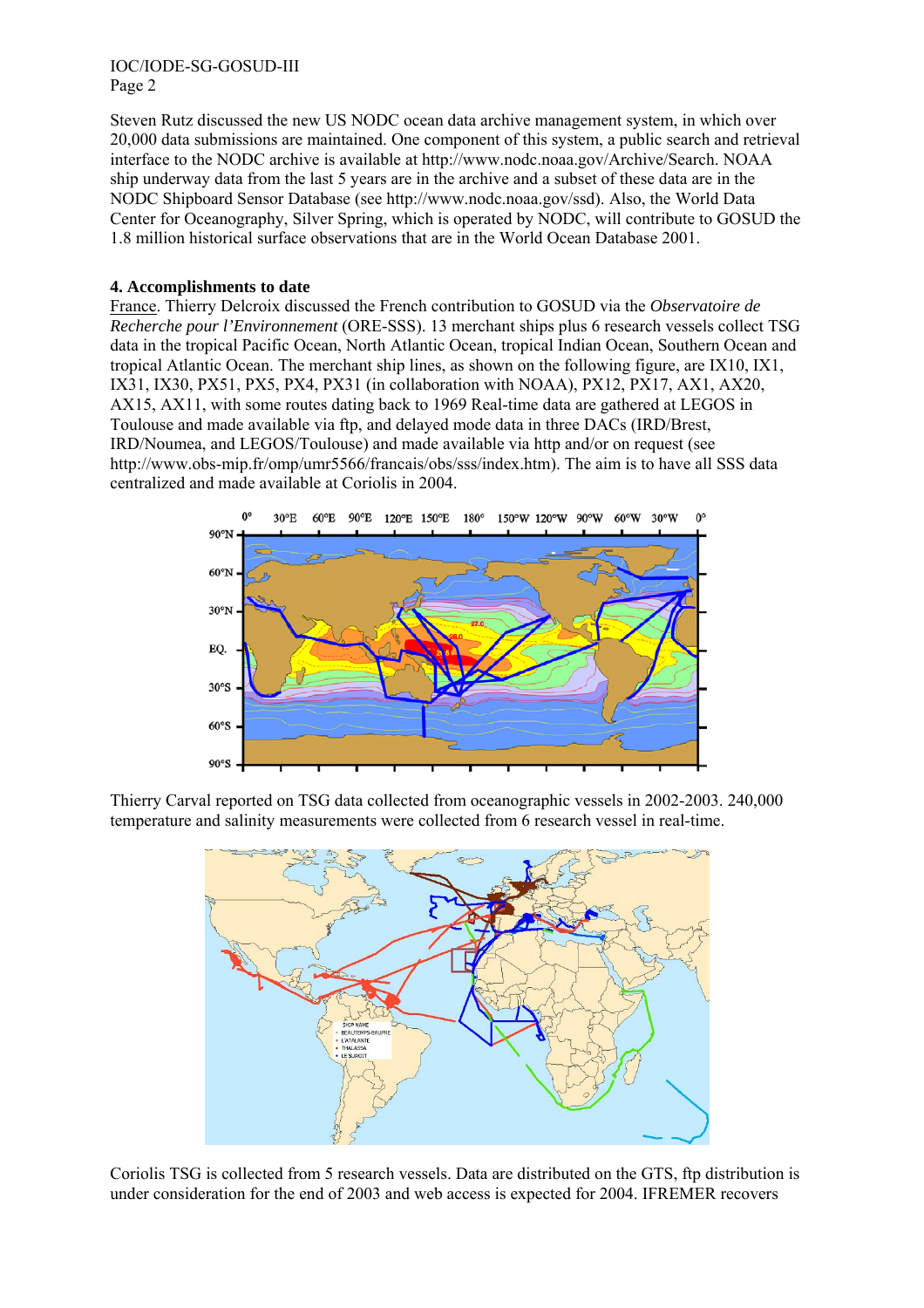historical underway TSG data. SISMER processes the historical data that have been archived for 10 years. GTS TRACKOB data have been collected since the beginning of 2003 and processing of this dataset may start in the beginning of 2004.

TSG real-time quality control tests performed are: Test 1: platform identification, Test 2: impossible date, Test 3: impossible location, Test 4: on-land location, Test 5: impossible speed, Test 6: global ranges, Test 7: regional range, Test 8: spikes, Test 9: gradient, Test 10: climatology, Test 11: instrument comparisons. Real-time quality control is followed by visual QC.

USA. WHOI – Robert Millard outlined the underway TSG data regularly collected on research cruises. These data are logged, written to CD, and archived at WHOI. No QC is performed on nonoceanographic cruises and the data are not released. All data are delayed mode at 1-minute interval. The data may never be used.

AOML – Bob Molinari discussed the initial steps towards a NOAA global water pCO2 observation system. In collaboration with national and international partners NOAA will add autonomous carbon dioxide sampling to the moored arrays and the VOS fleet to analyze the seasonal variability in carbon exchange between the ocean and atmosphere. Through a combined implementation and data management scheme, air-sea carbon fluxes will be determined on seasonal time scale for each major ocean basin. The initial focus will be the North Atlantic and North Pacific to complement the terrestrial programs. Automated pCO2 systems have been used over the past decade on research ships. Improvements in design make it possible to place systems on commercial ships such as cruise ships and in engine rooms of cargo vessels. A prototype of a fully automated system that can run fully unattended for a month and includes telemetry options has been developed. Operational issues discussed include (i) minimal support from ship's crew places constraints on instrumentation, (ii) pCO2 system needs to be compact, automated, easily re-bootable, (iii) coordination with high density XBT lines will ensure technical support onboard VOS for at least 4 times/year, (iv) frequent routing changes should be expected. The following map illustrates the present and proposed AOML TSG network:



TSG data are being collected concurrently with the pCO2 observations with the objective of developing algorithms for estimating pCO2 properties from the surface temperature and salinity data. In addition, AOML is working with the NOAA fleet to provide TSG data even if no carbon dioxide observations are being collected. These data will be used at present to initiate global climate models and in the future to provide pCO2 characteristics. The present and planned NOAA TSG fleet along VOS transects is shown in the Figure.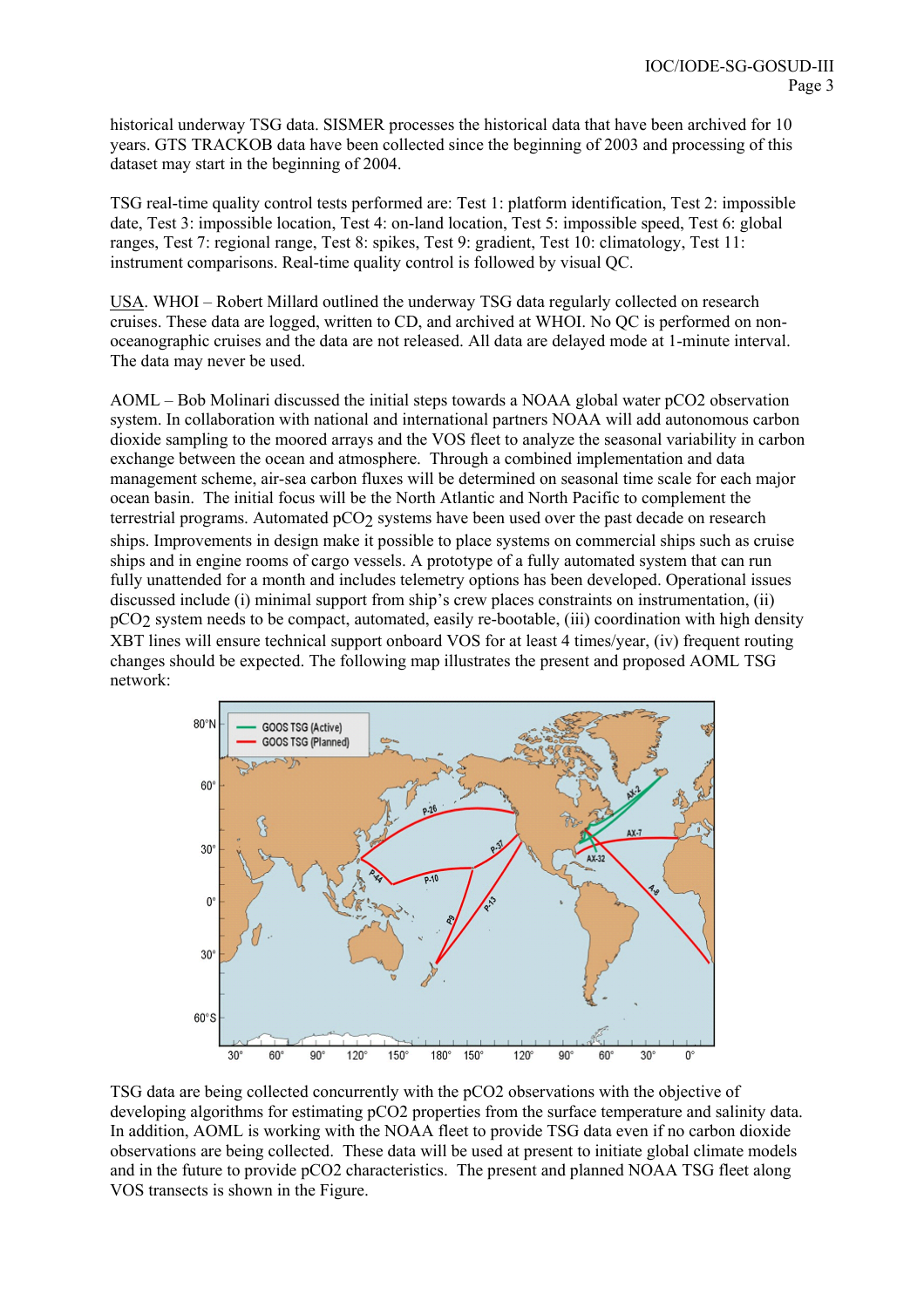AOML will be responsible for real-time data flow that will be automatically quality controlled and inserted on the GTS. Delayed mode data will be scientifically quality controlled and archived by GOSUD.

UK. Lesley Rickards described current activities in the UK. Delayed mode data are available for research cruises from the last 10 years. The parameters include TSG. Data may have been quality controlled before submission to BODC.

The FerryBox project, a research project supported by the European Commission under the Fifth Framework Programme, involves 11 research institutions, 8 European countries, 9 ferry routes and will concentrate on areas relevant to issues of water quality, ecosystem dynamics and ocean climate variability and change. The ferry routes included in the FerryBox project are Baltic Sea, Skagerrak, North Sea, North Sea, Wadden Sea, Irish Sea, English Channel, Bay of Biscay and Aegean Sea. Parameters collected include temperature, salinity, fluorescence, nutrients, turbidity, ADCP, dissolved oxygen. The group agreed that GOSUD could benefit from data collected by this project.

These reviews generated some discussions and suggested actions. These include the following.

- The question was raised about coastal data versus deep ocean data (assuming that coastal data include those collected on continental plateau). Although GOSUD is a global project, it should not reject any coastal data submission.
- The situation described by Bob Millard of data collected but not passed to archive centres is not unusual. Because of the many institutions in the US it was suggested that the chairs contact Ocean.US offices to see what help they might be in organizing data flow.
- ICES wished to remind the meeting of the importance of the historical data. The main challenges in dealing with these data are the unknown or undocumented characteristics (such as quality, instruments, etc.).
- MEDS noted that it has been collecting TRACKOB for 13 years and could take the real-time tests described by France and pass all of these data through and then send them on to Coriolis. It was suggested that Canada and France discuss this further to work out how they could cooperate.
- France should prepare a document that describes their real-time QC procedures and this will be the starting point for the GOSUD. The document should be included on the GOSUD web site in a documents section.
- Lesley Rickards offered to contact the appropriate representative of the FerryBox programme to make them aware of GOSUD and to initiate contacts.

#### **5. Further Implementation**

The group reviewed the tasks identified in the Project Plan and assigned leaders for the uncompleted tasks and established target dates.

1. Ensure the SG has an appropriate mix of expertise (scientific, data management, data collection aspects). It was agreed that the project requires a good mix of expertise and this should be represented in the steering group. It would be useful to also include members from other projects such as CLIVAR and IOCCP. A list of possible members of the SG should be submitted by participants to the co-chairs (Target date: 6 months).

2. Identify participating science centres. Science centres will add value to data, particularly in delayed mode. Two science centres have been identified: AOML and Coriolis. The group discussed possible geographic divisions for the participating science centres. This could be by ocean basin/sub basin or by tropical/high latitude regions. It was agreed that there is a need to identify other countries that are interested in joining the project, such as Australia, Japan, and Germany. The co-chairs and Steve Cook will make contact and respond (Target date: 6 months).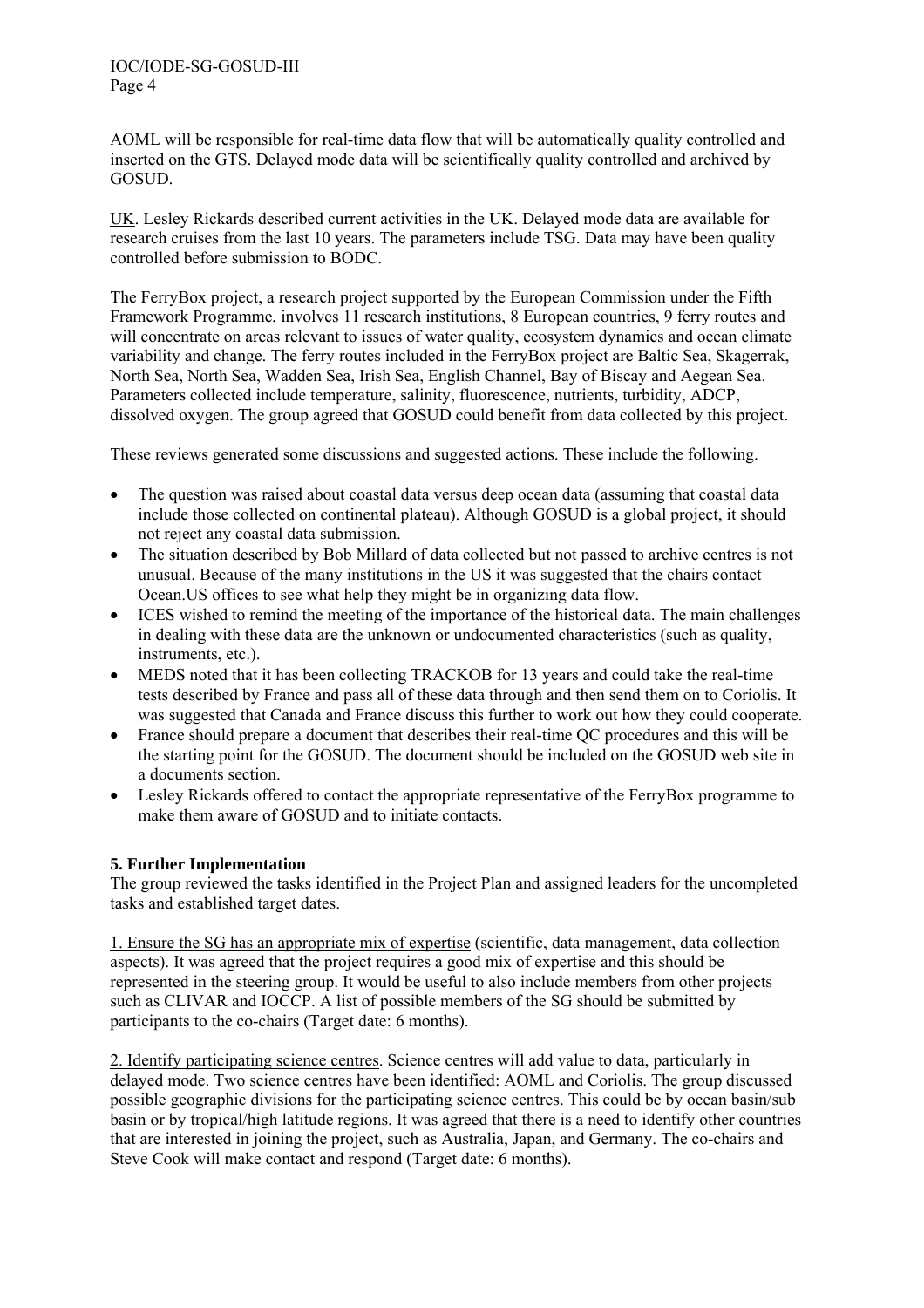3. Document space and time sampling requirements. Thierry Delcroix introduced a paper in preparation, based on a collection of 4.3 million SSS observations, whose aim is to evaluate the time/space scales of SSS variability, and to assess the ability of the present in-situ (and future remote) measurements to adequately resolve the variability of interest. These points will help in assessing how well sparse sampling and averaging techniques could affect interpretation of the results, and so in determining sampling requirements in the tropics. The paper will be submitted for publication in the next 2-3 months. He also mentioned that a complementary study, focussing on the Atlantic ocean, is underway (Reverdin et al.).

Thierry Carval reminded the meeting that median values derived from 3-4 minutes of sampling should be the standard for real-time sampling data collection to ensure the same sampling resolution for both real-time and delayed mode data. In delivering data to the GOSUD GDAC, participants should adhere to the desired 3-4 minute sampling. If data are to be sent on the GTS, such high frequency sampling can attract large costs. It is expected that transmission of median value over 1 hour or more is probably enough in this case.

Task is complete.

4. Prepare and distribute project plan. This task has been completed and the Project Plan was submitted to IODE-XVII in March 2003. Co-chairs and T. Carval will review to ensure that results of this meeting are properly reflected.

5. Develop products to advertise the project. The first version of the brochure was completed and was distributed at IODE-XVII in March 2003. The group discussed other possible products that could be used to advertise the project. Coriolis is developing an integrated daily objective analysis using integrated dataset from TSG, Argo, XBT, CTD, buoy and mooring data. AOML is developing seasonal SSS anomaly maps (from TSG and Argo float data). Both of these products could be recognised as GOSUD products. These products can be either linked from, or can reside on, the GOSUD web site. IFREMER will upgrade the GOSUD web site and provide a data selection tool to access data and download from an ftp site. IOC will investigate providing funds for the GOSUD web site upgrade. Action: Loïc Petit de la Villeon, Greg Reed. (Target date: 6 months).

6. Establish links to WDCs for data transfer. It was agreed that the GOSUD GDAC should hold the complete dataset. The WDC-A will serve as a long-term archive. Bob Keeley will discuss the question of inclusion of historical data in the GDAC with Syd Levitus. Underway data collected by ICES countries are submitted to ICES. Bob Keeley will discuss the ICES collected data with Harry Dooley to determine which countries are submitting data and how to interact between ICES and GOSUD. Action: Bob Keeley. (Target date: 3 months).

7. Establish information content of format including versions control, QC flags, process tracking, unique identifier. Thierry Carval discussed the proposed formats for GOSUD. Two formats have been suggested: (i) ASCII/XML format was proposed but no comments were received and this format may not be relevant, (ii) a format based on Argo trajectory format. The WOCE v3 trajectory format was also mentioned, however this format differs from Argo format. The Argo format is still under discussion and the approved format is expected to be agreed at the next Argo DM meeting (following this GOSUD meeting). The group agreed that the Argo trajectory netCDF format be used for GOSUD. Some netCDF utilities were discussed: ncgen (ascii→binary), ncdump (binary→ascii).

Those organizations with examples of underway data should attempt to convert their current underway data to the Argo format. The need for a template (or sample data file) to allow users to write data files was recognized. MEDS will convert some TRACKOB data to netCDF format that can be the basis of a template. WHOI will convert some of their data using the template to be provided by MEDS. NODC will also convert some NOAA cruise data within the next 3 months. IFREMER will also convert some data. Loïc Petit de la Villeon will coordinate and place the sample files and structure on the GOSUD ftp site. Examples of current underway data will be converted to the Argo netDCF format within the next 3-6 months. Any recommend changes necessary for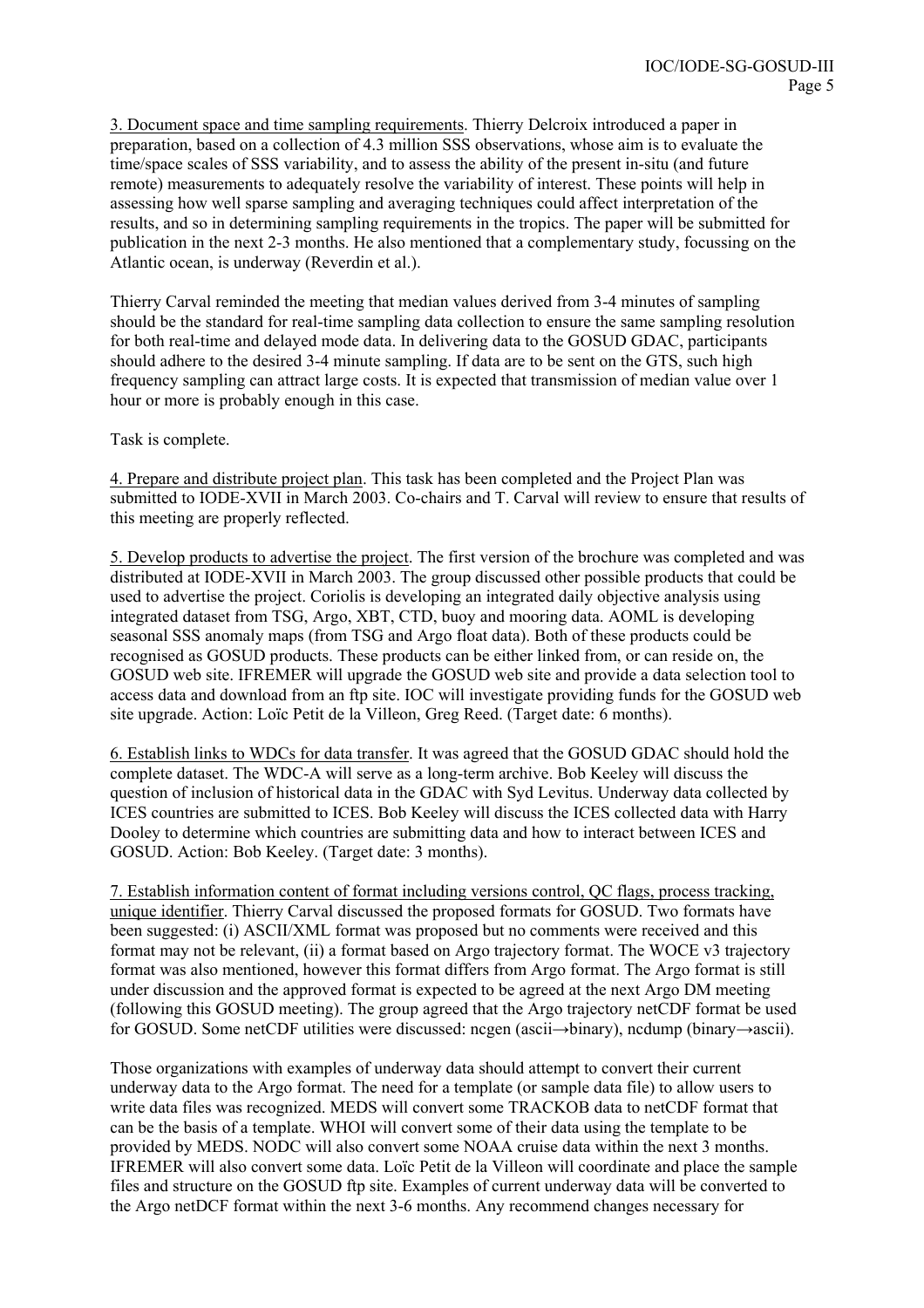IOC/IODE-SG-GOSUD-III Page 6

underway data will be addressed and a stable version of the format should to be adopted at the next meeting. All correspondence related to formats should go to the GOSUD format mailing list (gosudformat@ifremer.fr). It was noted that Argo metadata are different from GOSUD metadata. GOSUD will require additional fields. This is not well defined at present, but will be highlighted as sample data files are prepared. More work is required to define the metadata requirements.

#### 8. Define and document the exchange format (include in task 7 above)

9. Develop a process to notify contributors when problems are detected. A problem reporting facility will be provided at the GDAC. The need for an easy way to verify format and report problems was recognised, however it was decided to leave this item as pending at this stage.

10. Develop an appropriate product(s) to show the nature of errors detected. It was agreed to leave this as a pending issue until more experience is gained in moving data.

11. Define and document QC procedures. A document describing the real-time automated QC tests (based on the Argo real-time QC procedures) was introduced by Thierry Carval (GOSUD Real-time QC, Version 0.9). It is requested that the national centres would pass data through QC procedures then pass the data on to the GDAC. Thierry Carval will provide the QC documents (in French and English) on the GOSUD web site (Target date: 3 months). Thierry Delcroix will define the limits for unrealistic data (spikes) (Target date: 6 months).

12. Establish contacts with other groups interested in underway data as appropriate. A number of contacts have been made with other groups. An invitation to IOCCP meeting (January 2004) in Japan has been received, the CLIVAR Science Conference will be held in June 2004, contact will be made with the FerryBox project (Lesley Rickards), the Aquarius/SAC-D/SMOS Joint Science meeting will be held in Miami in April 2004, the JCOMM Electronic Products Bulletin (J-EPB) meeting will be held in 2004. It was agreed that any member of the steering group could represent the group at these, or other relevant, meetings. The chairs will contact members of the Steering Group to try to ensure GOSUD representation at these meetings. Thierry Carval will attend the IOCCP. Bob Molinari will attend the Aquarius/SAC-D/SMOS meeting. Thierry Delcroix is attending the CLIVAR meeting.

13. Make contact with IOCCP to determine interest of Carbon community in participation. Task completed. See section 3 for follow on activities.

14. Establish GDAC. Coriolis has agreed to host the GDAC and all data will be sent to the GDAC. It was agreed that there should be an additional GDAC to act as a backup system that would provide an ftp directory facility with a backup of the data. US NODC will investigate the possibility of providing the second GDAC though perhaps with more limited functionality. Action Steven Rutz (Target date: 6-12 months).

15. Set conditions for verifying incoming data, and conditions for update, change of records, merging of records. The group discussed the best way to organise data. The possible options were (i) data per year, (ii) data per vessel, or (iii) data per DAC. A directory organised by vessels per year, stored in an ftp directory, was preferred. Ftp access will be available initially and web access will also be required. The formats group will decide the initial structures, both ftp structure and index inventory structure, by next meeting. Action SG (Target date: 12 months).

16. Define duplicates identification and management procedures including how and when to assign unique identifiers. Bob Keeley is preparing a paper addressing duplicates identification and unique identifiers. This paper will be distributed by the end of the year. Action Bob Keeley (Target date: 3 months).

17. Propose role of JCOMMOPS and contact them for assistance. JCOMMOPS is supported by IOC/WMO in support of DBCP, SOOP and Argo with member states contributing to support staff at JCOMMOPS. It was agreed that JCOMMOPS could be used to promote the GOSUD web site. Steve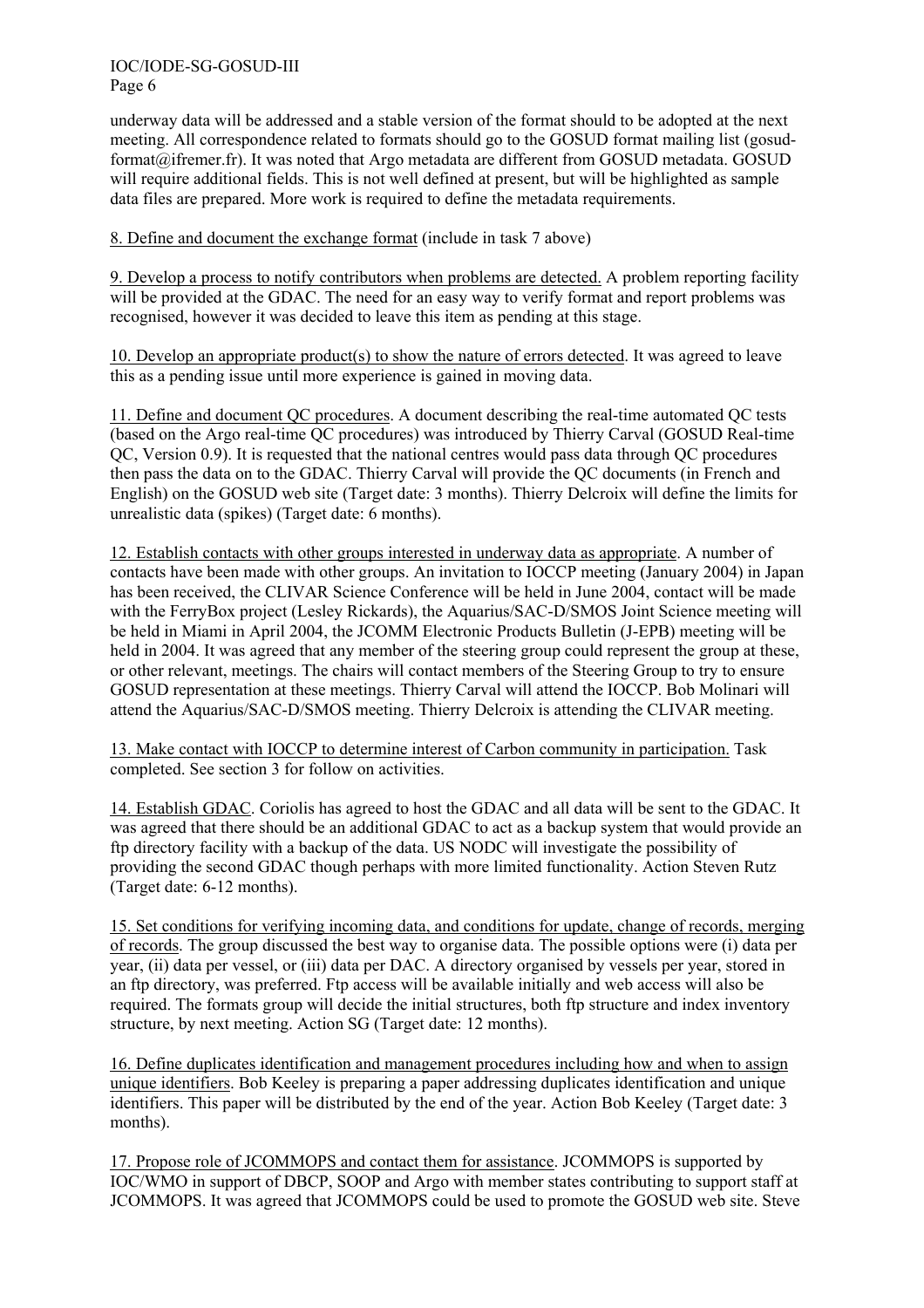Cook will contact Etienne Charpentier to see what might be done that would not significantly impact resources provided for other work (Target date: 6 months).

18. Compile a list of publications that discuss analyses of data collected by the Project. Thierry Delcroix has circulated a list of publications. If anyone is aware of missing publications that discuss using TSG data or GOSUD in general they should inform Thierry Carval and Loïc Petit de la Villeon who will post on the GOSUD web site.

19. Develop products to show scientific results. The group agreed that a connection to the JCOMM Electronic Products Bulletin (J-EPB) would raise the profile of the project. A J-EPB meeting is planned for 2004 (to be held in Toulouse) and GOSUD should be represented at this meeting.

Coriolis is developing some products for SST that could be done for SSS, e.g.:

• Daily objective analysis on integrated datasets

• Residuals analysis map to detect anomalies

AOML has developed a delayed mode seasonal product. The group agreed that the project would contribute data to these two products. IRD/Noumea web site offers gridded fields of SSS for the tropical Pacific. LEGOS/Toulouse is developing a web page showing real time locations and measured SSS values for all selected ORE-SSS VOS. If anyone knows of other products, these products (or links to the products) should be sent to Loïc Petit de la Villeon for inclusion on the GOSUD web site.

20. Develop data access procedures. Ftp, http connection and index inventory files will be provided by the GDAC (see 15 above) There will be progress by next meeting (ftp access within next 6 months, http access will take longer). The group agreed that there will be no restriction on access to data and all data on the GDAC will be open to the public for Science and Education.

21. Prepare Annual Reports. Bob Keeley presented the first GOSUD Annual Report (2 pages) at the JCOMM-SOT meeting in July 2003. The next Annual Report will be coordinated by Bob Keeley and be presented at next SOT meeting in 2004. (Target date: 9 months).

22. Develop products to show project performance. A number of products were discussed: volume of data received, overall data quality, timeliness of data (an example is the MEDS TRACKOB maps showing distribution). It would be useful to record number of downloads from the ftp site. Each country may want to create individual products and these can be linked to the GOSUD web page. No action can be taken until more data are received.

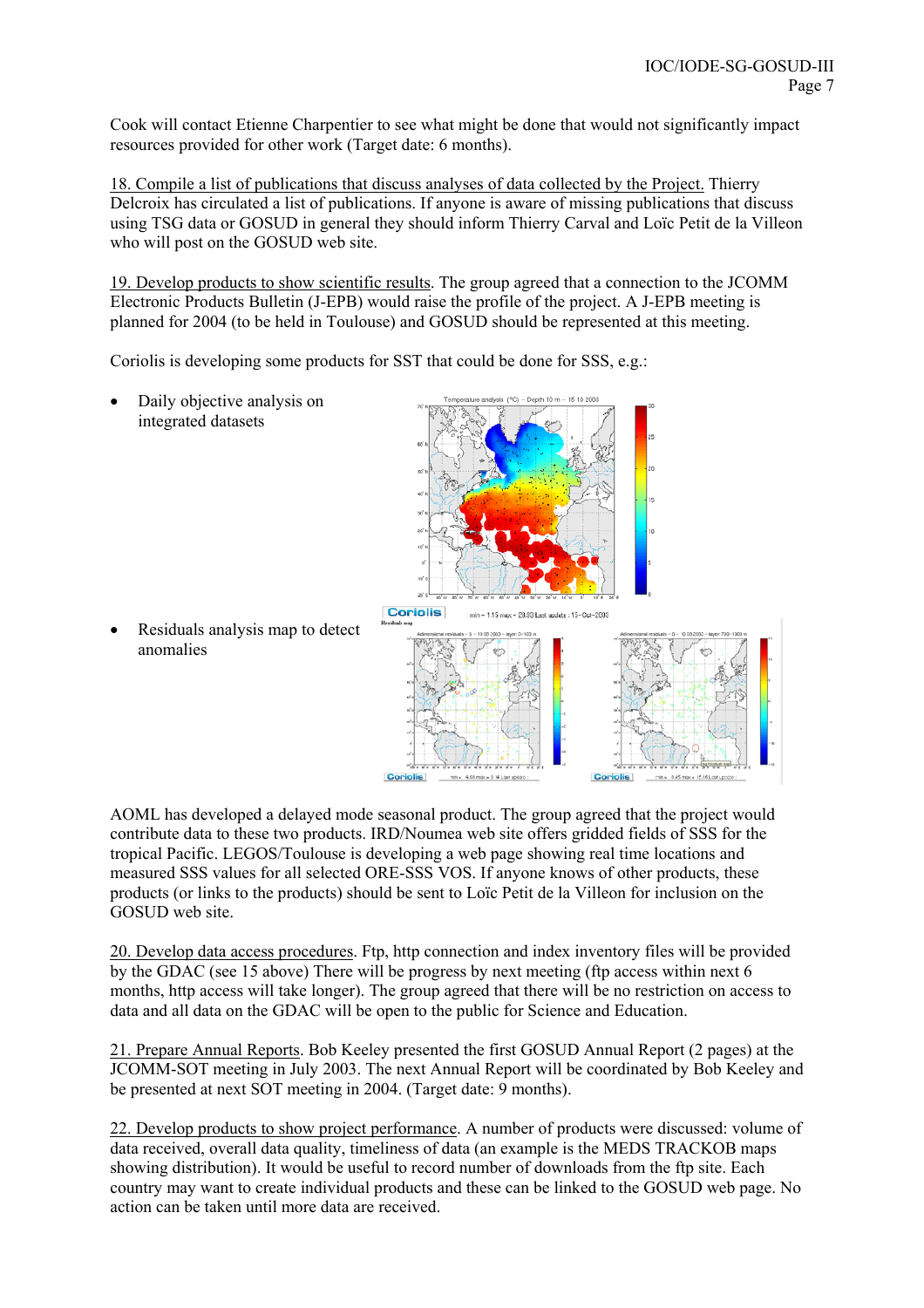23. Contribute as appropriate to the review of the EPB of JCOMM. A member of the SG should attend the J-EPB meeting in 2004. (see Task 19 above).

24. Create Project web site. The project web site was launched in March 2003 and is hosted by IFREMER (http://www.ifremer.fr/sismer/program/gosud). Loïc Petit de la Villeon is responsible for the GOSUD web site. It was agreed that web site should be upgraded and a request will be made to IOC to provide funds for further development of the website. Greg Reed will investigate the possibility of providing funds from IOC for the website. Loïc Petit de la Villeon will investigate registering the www.gosud.org domain name. (Target date: 6 months)

25. Monitor GTS traffic to compare to data received at GDAC and notify countries of differences in a regular report. MEDS volunteered. MEDS and Coriolis will discuss how to best report traffic on the GTS. Thierry Carval raised the question whether other data on GTS, which are not part of GOSUD project, be included in GDAC. MEDS and Coriolis will develop a proposal and the SG can make comments (Timeframe: 6 months).

Bob Keeley summarized the proposed GOSUD data system and the summarised tasks:

- The SG will start to look at the Argo trajectory format, start to write data into that format, and identify weaknesses. By the time of the next meeting there will be a version 1 of the format. Data should be sent to the GDAC at Coriolis.
- Coriolis will build the ftp structure that will provide access to the data. Also http access will be developed, if possible. It is expected that the NODC will provide some measure of mirroring (content and functionality).
- Establish links between GDAC and the WDCs (continue discussions with Coriolis, NODC and the WDC, Silver Spring).
- The GOSUD web site will be rebuilt to reflect the available products (or links to other products). The web site will include publications and outputs relevant to the project.
- Talk with JCOMMOPS to provide link to project.
- Initial QC procedures will be posted to web site. Data providers will document QC procedures and what is done with the data.
- It is intended to have a presence at other relevant meetings such as IOCCP, CLIVAR, JCOMM EPB (Electronic Products Bulletin), Aquarius/SAC-D/SMOS Joint Science meeting, the FerryBox project.

The project should be able to show real progress in moving data by the time of the next meeting.

#### **6. Project Visibility**

Ways of raising the project visibility were discussed. These include (i) posting reports and products to the GOSUD web site, (ii) requesting links from the JCOMM Electronic Products Bulletin and from the JCOMMOPS web sites to the GOSUD web site, (iii) linking to the client community, such as IOCCP and CLIVAR. Thierry Delcroix will contact Katy Hill at CLIVAR to request a link from the CLIVAR web site. The new internet domain name - GOSUD.org - will also provide increased visibility.

#### **7. Other Business**

- Representation on SG. The importance of representation of science community on Steering Group is considered to be important. It is also important that the data collection community be represented on SG.
- Documentation. Instructions on how to set-up TSG on ships are available on the IRD (Noumea) website. A reference to the document should be made from the GOSUD website (Action: Loïc Petit de la Villeon). A review of the ICES MDM guidelines on collection of underway data is required (Action: Co-chairs).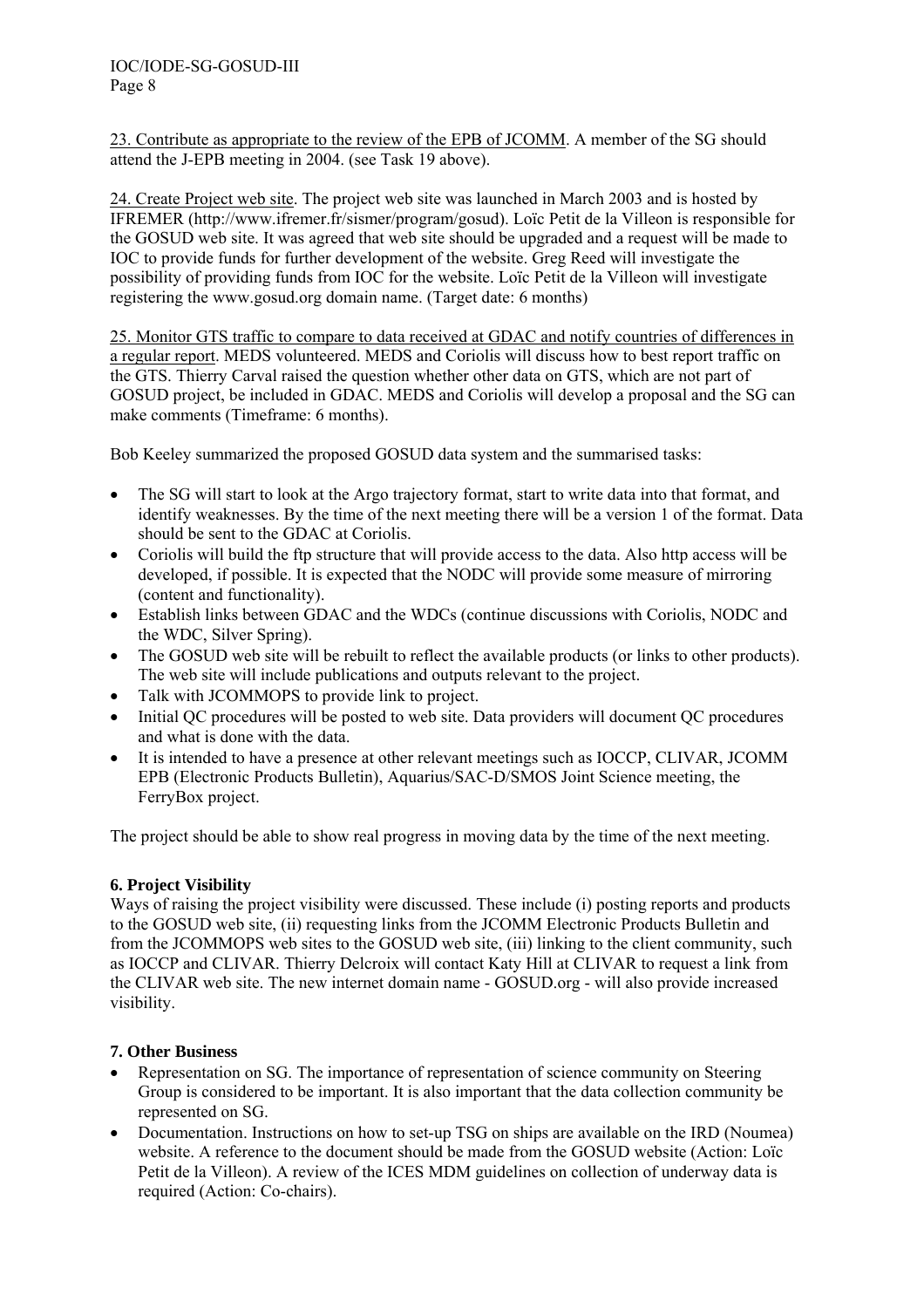• Aquarius/SAC-D want validation data – GOSUD GDAC could provide.

#### **8. Closure**

Bob Keeley thanked all participants for their contribution to the third session of the Steering Group. It was agreed that the next session of the Steering Group should be held in conjunction with the next Argo Data Management Team meeting. Loïc Petit de la Villeon noted that more countries were represented at the previous GOSUD meeting and asked why are they not represented at this meeting. The group agreed that personal contact is required to encourage others to attend especially those countries that have collection progammes. It was also agreed that Bob Keeley and Thierry Delcroix, would continue in the role of the Steering Group co-chairs. The meeting closed at 1230 on 4 November.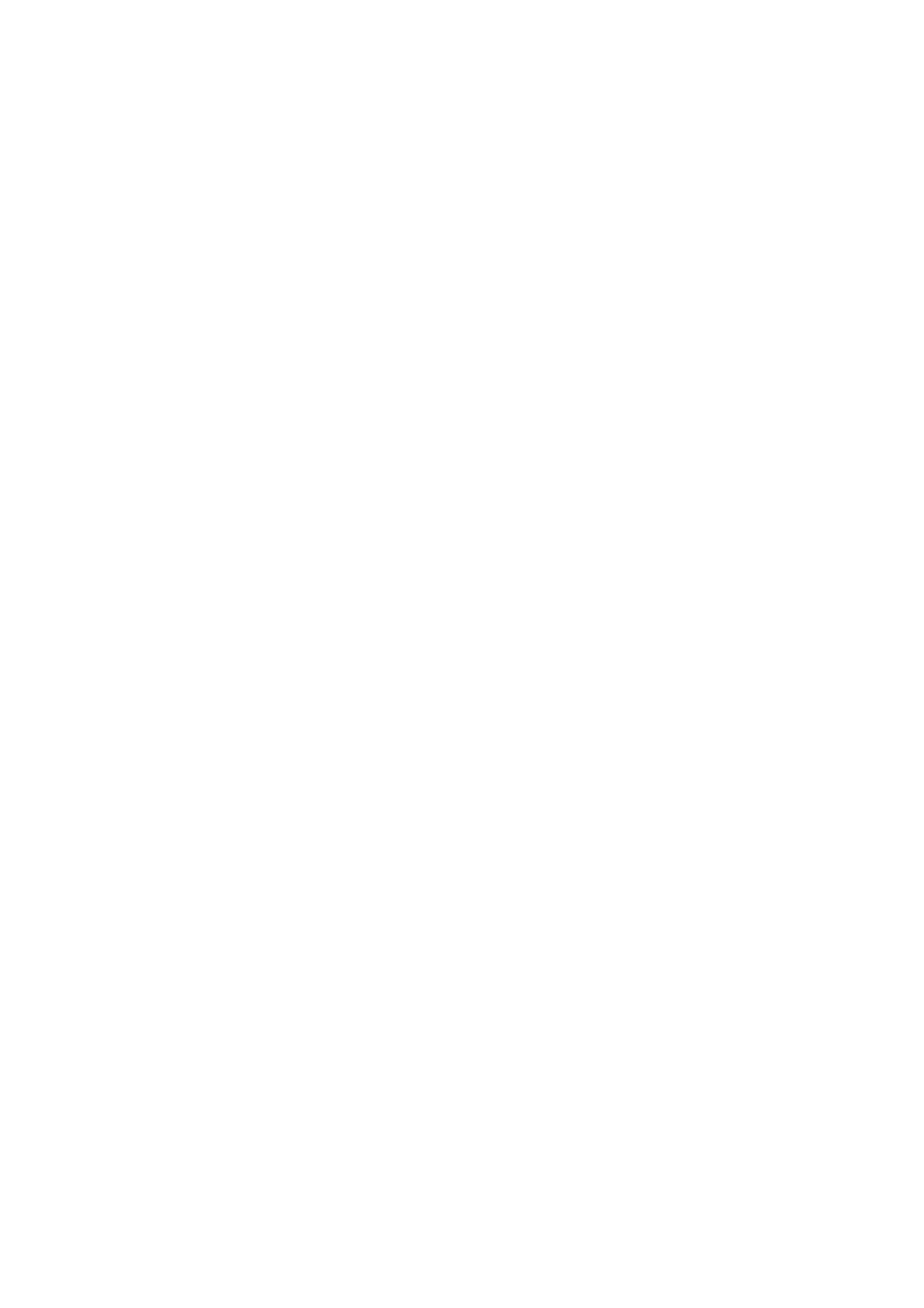#### **ANNEX I**

#### **AGENDA**

- 1. Introduction
	- 1.1 Welcome
	- 1.2 Local Arrangements
- 2. Satellite Missions
- 3. Review of Activities
- 4. Accomplishments to date
- 5. Further Implementation
- 6. Project Visibility
- 7. Other Business
- 8. Time and place of next meeting
- 9. Closure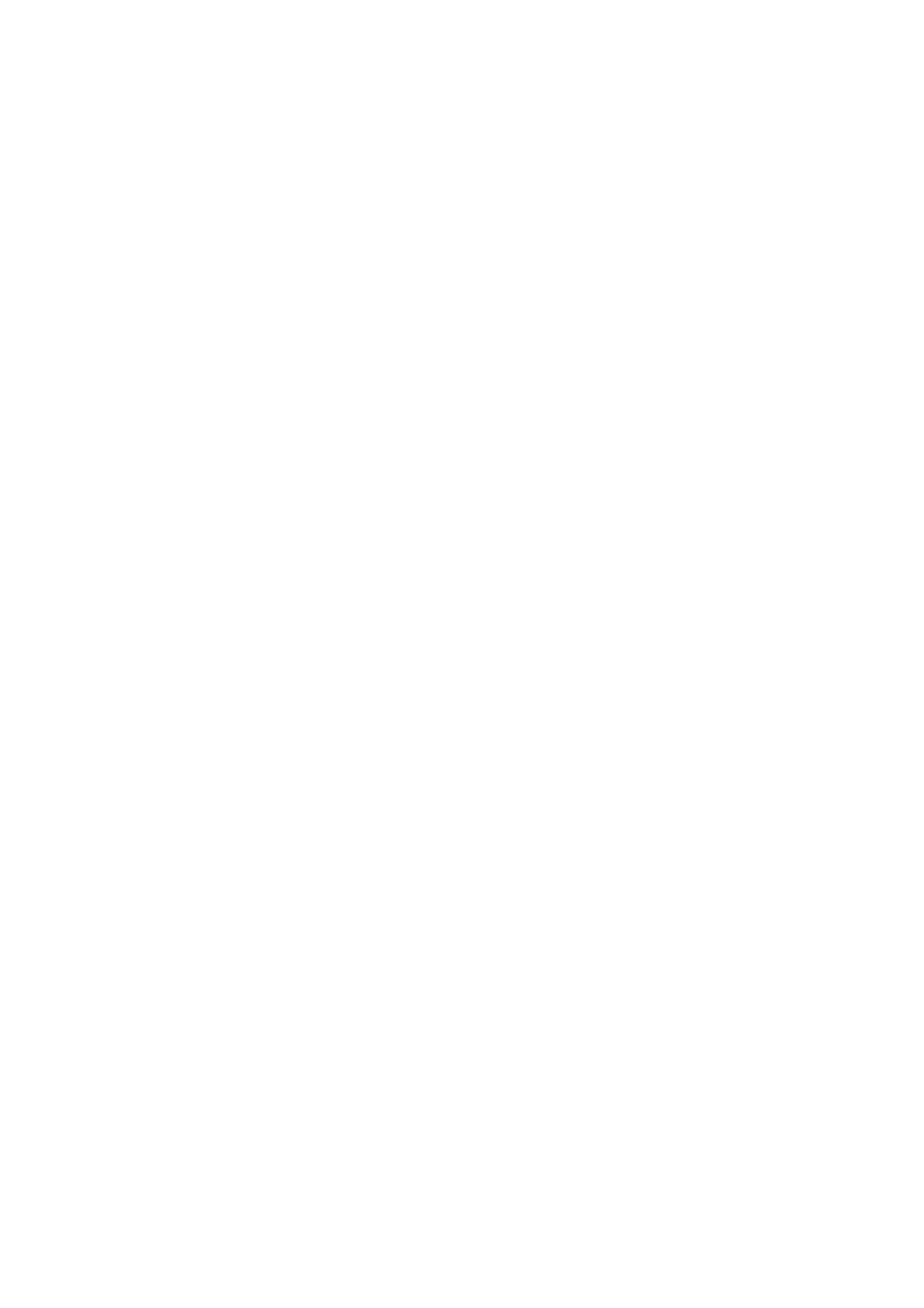#### **ANNEX II**

#### **LIST OF PARTICIPANTS**

Thierry CARVAL IFREMER Centre de Brest BP 70 -29280 PLOUZANE FRANCE Tel +33 (0)2 98 22 45 97 Fax +33 (0)2 98 22 46 44 Email: Thierry.Carval@ifremer.fr

Christine COATANOAN IFREMER Centre de Brest BP 70 -29280 PLOUZANE FRANCE Email: Christine.Coatanoan@ifremer.fr

Steven COOK NOAA/AOML 4301 Rickenbacker Causeway Miami, FL 33149 **USA** Email: Steven.Cook@noaa.gov

Thierry DELCROIX (Co-chair) IRD/LEGOS Toulouse FRANCE Tel : +33 (0)5 61 33 30 01 Fax: :  $+33$  (0) 5 61 25 32 05 Email: delcroix@notos.cst.cnes.fr

Gerard ELDIN IRD/LEGOS Observatoire Midi-Pyrenees 14, av. Edouard Belin 31400 TOULOUSE **FRANCE** Tel: +33 (0) 5 61 33 28 72 Fax: +33 (0) 5 61 25 32 05 Email: Gerard.Eldin@cnes.fr

John GUNN Earth & Space Research 1910 Fairview Ave E. Suite 210 Seattle WA 98102 **USA** Tel: +1 206 726 0501 Fax: +1 206 726 0524 Email: gunn@esr.org

Robert KEELEY (Co-chair) Marine Environmental Data Service (MEDS) Department of Fisheries & Oceans 1202-200, Kent Street Ottawa, Ontario K1A OE6 CANADA Tel: +1 613 990-0246 Fax: +1 613 993 4658 Email: keeley@meds-sdmm.dfo-mpo.gc.ca

Joseph LINGUANTI Department of Fisheries and Oceans Institute of Ocean Sciences PO Box 6000 Sidney, BC V8L 4B2 CANADA Tel:  $+1$  250 363 6586 Fax: +1 250 363 6746 Email: linguanti@pac.dfo-mpo.gc.ca

Rebecca J McCREADIE British Oceanographic Data Centre National Environment Research Council Bidston Observatory, Bidston Hill Prenton, Merseyside CH43 7RA UNITED KINGDOM Tel: +44 (0) 151 653 1515 Fax: +44 (0) 151 652 3950 Email: rebl@bodc.ac.uk

Robert MILLARD WHOI USA Email: rmillard@whoi.edu

Robert L. MOLINARI NOAA/AOML 4301 Rickenbacker Causeway Miami, FL 33149 USA Tel: +1 305 361-4344 Fax: +1 305 361-4392 Email: molinari@aoml.noaa.gov

Loïc PETIT de la VILLEON IFREMER/SISMER Centre de Brest BP 70 29280 Plouzané FRANCE Tel: +33 (0) 2 98 22 49 13 Fax: +33 (0) 2 98 22 46 44 Email: Loic.Petit.De.La.Villeon@ifremer.fr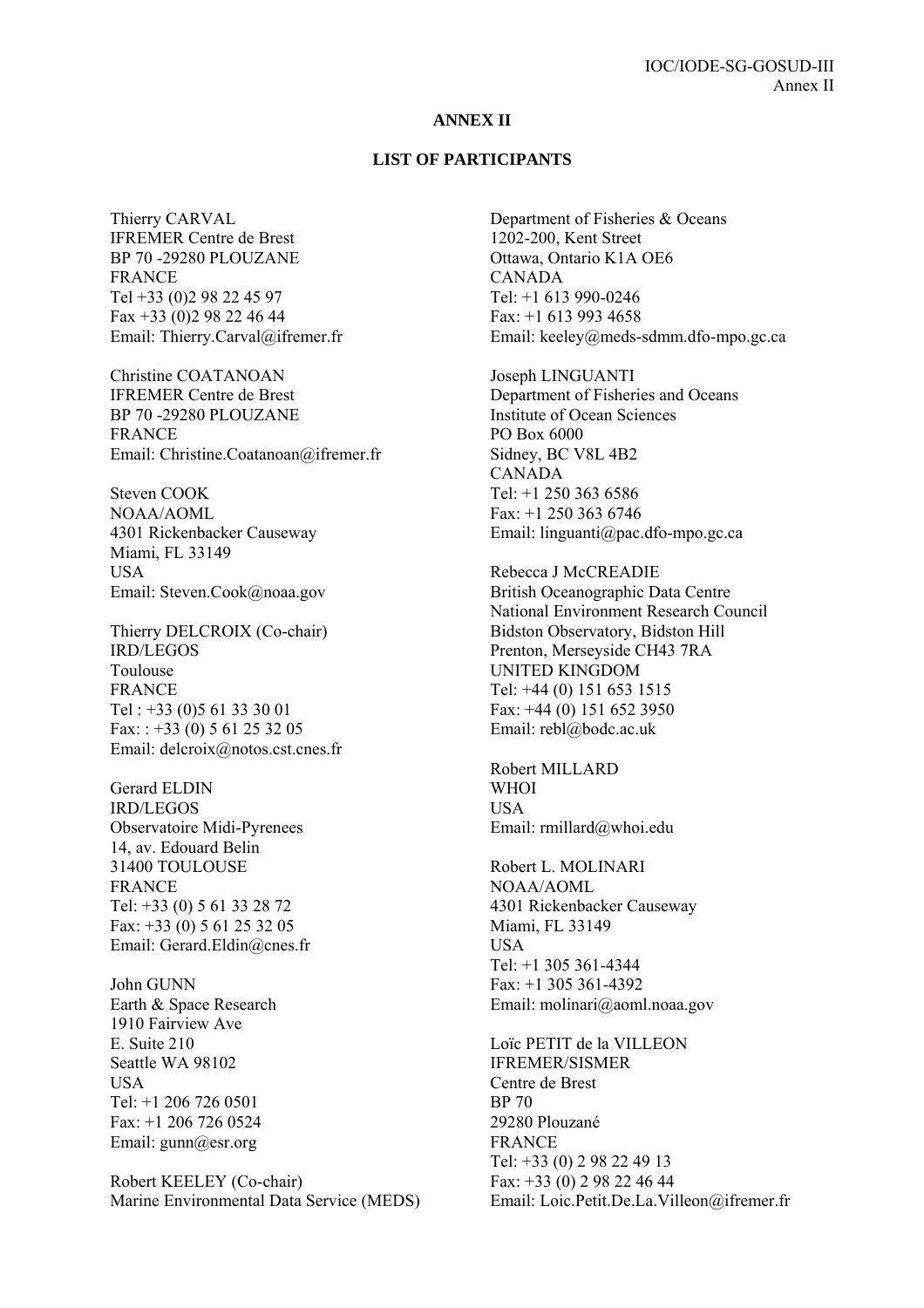IOC/IODE-SG-GOSUD-III Annex II - Page 2

Lesley RICKARDS British Oceanographic Data Centre Proudman Oceanographic Laboratory Bidston Observatory, Bidston Hill Prenton CH43 7RA UNITED KINGDOM Tel: +44 (0) 151 653 1514 Fax: +44 (0) 151 652 3950 Email: ljr@bodc.ac.uk

Steven RUTZ US National Oceanographic Data Center 1315 East West Highway Silver Spring, MD 20910-3282 USA Tel: +1 301 713-3272 ext. 110 Email: Steven.Rutz@noaa.gov

David VARILLON IRD Noumea NEW CALEDONIA Email: David.Varillon@noumea.ird.nc

#### **SECRETARIAT**

Greg REED Intergovernmental Oceanographic Commission of UNESCO 1, rue Miollis 75732 PARIS Cedex 15 FRANCE Tel: +33 01 45 68 39 60 Fax: +33 01 45 68 58 12 Email: g.reed@unesco.org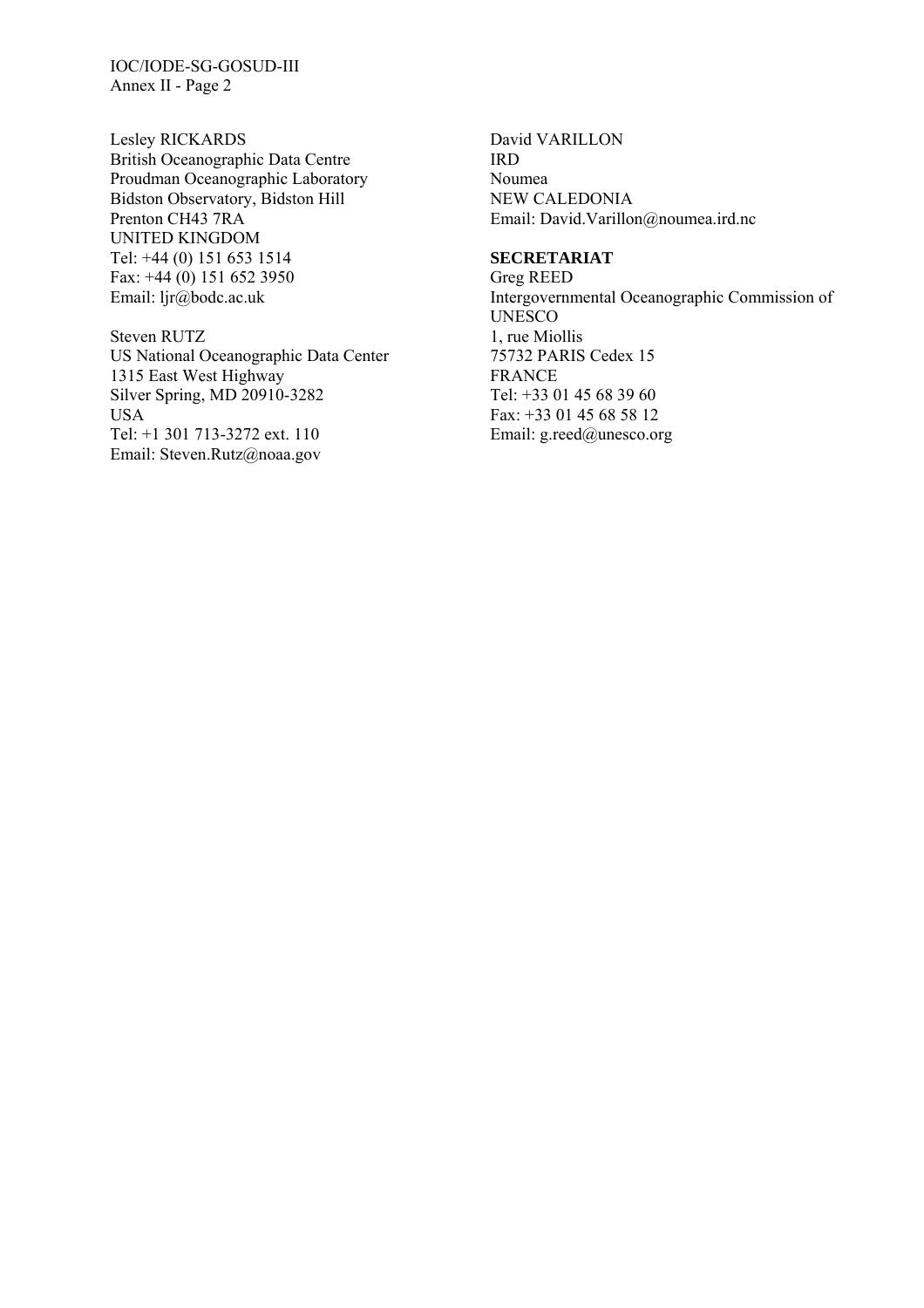## **ANNEX III**

### **2003-2004 TASK LIST**

The following is a summary of the tasks identified at the SG meeting.

| <b>Item</b>    | <b>Task</b>                                                               | <b>Responsibility</b>                          | <b>Target Date</b>           |
|----------------|---------------------------------------------------------------------------|------------------------------------------------|------------------------------|
| 1              | Contact Ocean. US for possible help in                                    | Co-chairs                                      | May, 2004                    |
|                | organizing data flow in the US                                            |                                                |                              |
| $\overline{2}$ | France, Canada to discuss cooperation on                                  | B. Keeley, T. Carval                           | May, 2004                    |
|                | TRACKOB data flow                                                         |                                                |                              |
| $\overline{3}$ | Ensure the SG has an appropriate mix of                                   | Co-chairs, SG                                  | May 2004                     |
|                | expertise                                                                 |                                                |                              |
| $\overline{4}$ | <b>Identify participating Science Centres</b>                             | Co-chairs, Steve Cook                          | May 2004                     |
| $\overline{5}$ | Verify that published Project Plan is                                     | Co-chairs, T. Carval                           | May, 2004.                   |
|                | consistent with results of this meeting                                   |                                                |                              |
| 6              | Web site to be upgraded to include links to or                            | Loïc Petit de la Villeon                       | May 2004                     |
|                | products using data from GOSUD, QC                                        |                                                |                              |
| $\overline{7}$ | document, etc.<br>Establish links to WDCs for data transfer               |                                                |                              |
| $\overline{8}$ | Establish information content of format                                   | <b>Bob Keeley</b><br>Loïc Petit de la Villeon, | January 2004<br>January 2004 |
|                | including versions control, QC flags, process                             | MEDS, NODC, WHOI                               | (template)                   |
|                | tracking, unique identifier                                               |                                                | May 2004                     |
| 9              | Develop a process to notify contributors                                  |                                                | Pending                      |
|                | when problems are detected                                                |                                                |                              |
| 10             | Develop an appropriate product(s) to show                                 |                                                | Pending                      |
|                | the nature of errors detected                                             |                                                |                              |
| 11             | Define and document QC procedures                                         | Thierry Carval, Thierry                        | January 2004                 |
|                |                                                                           | Delcroix                                       | May 2004                     |
| 12             | Establish contacts with other groups                                      | Lesley Rickards, SG                            | Ongoing                      |
|                | interested in underway data as appropriate                                |                                                |                              |
| 13             | <b>Establish GDAC</b>                                                     | Steven Rutz, Co-chairs                         | November 2004                |
| 14             | Set conditions for verifying incoming data,                               | <b>GDAC</b>                                    | November 2004                |
|                | and conditions for update, change of records,                             | Formats Group                                  |                              |
|                | merging of records                                                        |                                                |                              |
| 15             | Define duplicates identification and                                      | <b>Bob Keeley</b>                              | December 2003                |
|                | management procedures including how and                                   |                                                |                              |
| 16             | when to assign unique identifiers<br>Propose role of JCOMMOPS and contact | <b>Steve Cook</b>                              | May 2004                     |
|                | them for assistance                                                       |                                                |                              |
| 17             | Compile a list of publications that discuss                               | SG                                             | Ongoing                      |
|                | analyses of data collected by the Project                                 |                                                |                              |
| 18             | Develop products to show scientific results                               | SG, Loïc Petit de la Villeon                   | Ongoing                      |
| 19             | Develop data access procedures                                            | <b>GDAC</b>                                    | November 2004                |
| 20             | Prepare 2004 Annual Report                                                | <b>Bob Keeley</b>                              | <b>July 2004</b>             |
| 21             | Develop products to show project                                          |                                                | Pending                      |
|                | performance                                                               |                                                |                              |
| 22             | Contribute as appropriate to the review of the                            | <b>SG</b>                                      | <b>July 2004</b>             |
|                | EPB of JCOMM                                                              |                                                |                              |
| 23             | Maintain Project web site                                                 | Loïc Petit de la Villeon,                      | Ongoing                      |
|                |                                                                           | Greg Reed                                      |                              |
| 24             | Monitor GTS traffic to compare to data                                    | MEDS, Coriolis                                 | May 2004                     |
|                | received at GDAC and notify countries of                                  |                                                |                              |
| 25             | differences in a regular report                                           | Co-chairs                                      | May 2004                     |
|                | Review ICES MDM guidelines on collection                                  |                                                |                              |